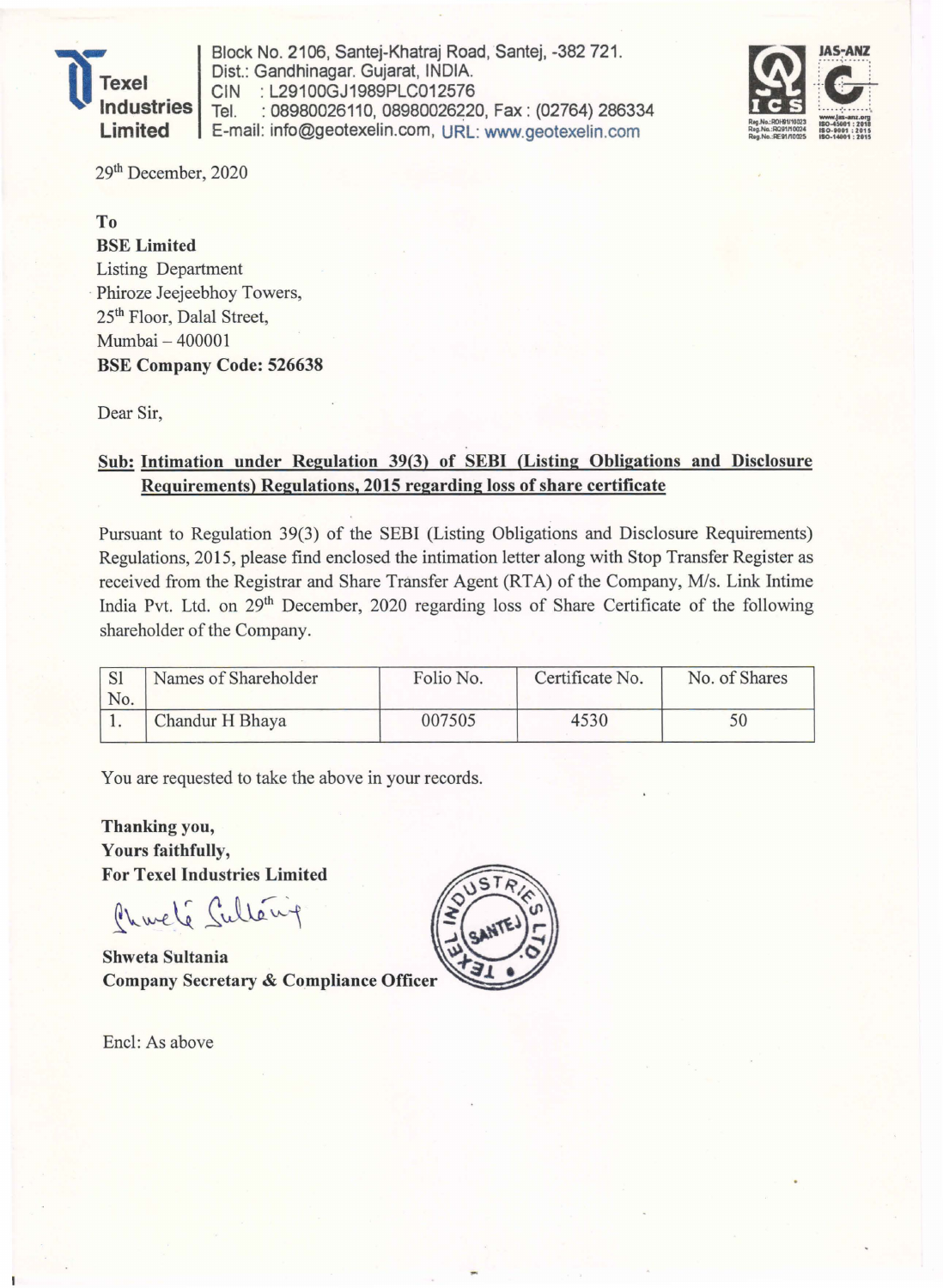

## **Link Intime India Pvt Ltd. CIN:U67190MH1999PTC118368** C - 101, 247 Park, L.B.S. Marg, Vikhroli (West), Mumbai - 400083. Tel. : + 91 22 49186270 Fax: +91 22 49186060 E-mail : rnt.helpdesk@linkitime.co.in

Date: 29/12/2020

To ,

BSE Ltd. 1st Floor, P J Tower, Dalal Street Mumbai : 400021

Dear Sirs ,

Sub : Data Regarding Lost/Stolen/Fake/Duplicate Case(s) Shares .

Further to Regulation 39(3) of SEBI (Listing obligations and disclosure requirement), Regulation 2015, we are sending herewith the data in the form of printed list for our following clients

Sr No Name Of Client

1 Texel Industries Limited

Besides, please note that we shall continue to submit report on data regarding Lost/Stolen/Fake/Duplicate (LSFD) Shares of our clients on monthly basis as we have been doing it now .

Please find the same in order and acknowledge for receipt .

Yours faithfully, For Link Intime India Pvt Ltd

Authorised Signatory Encl As above